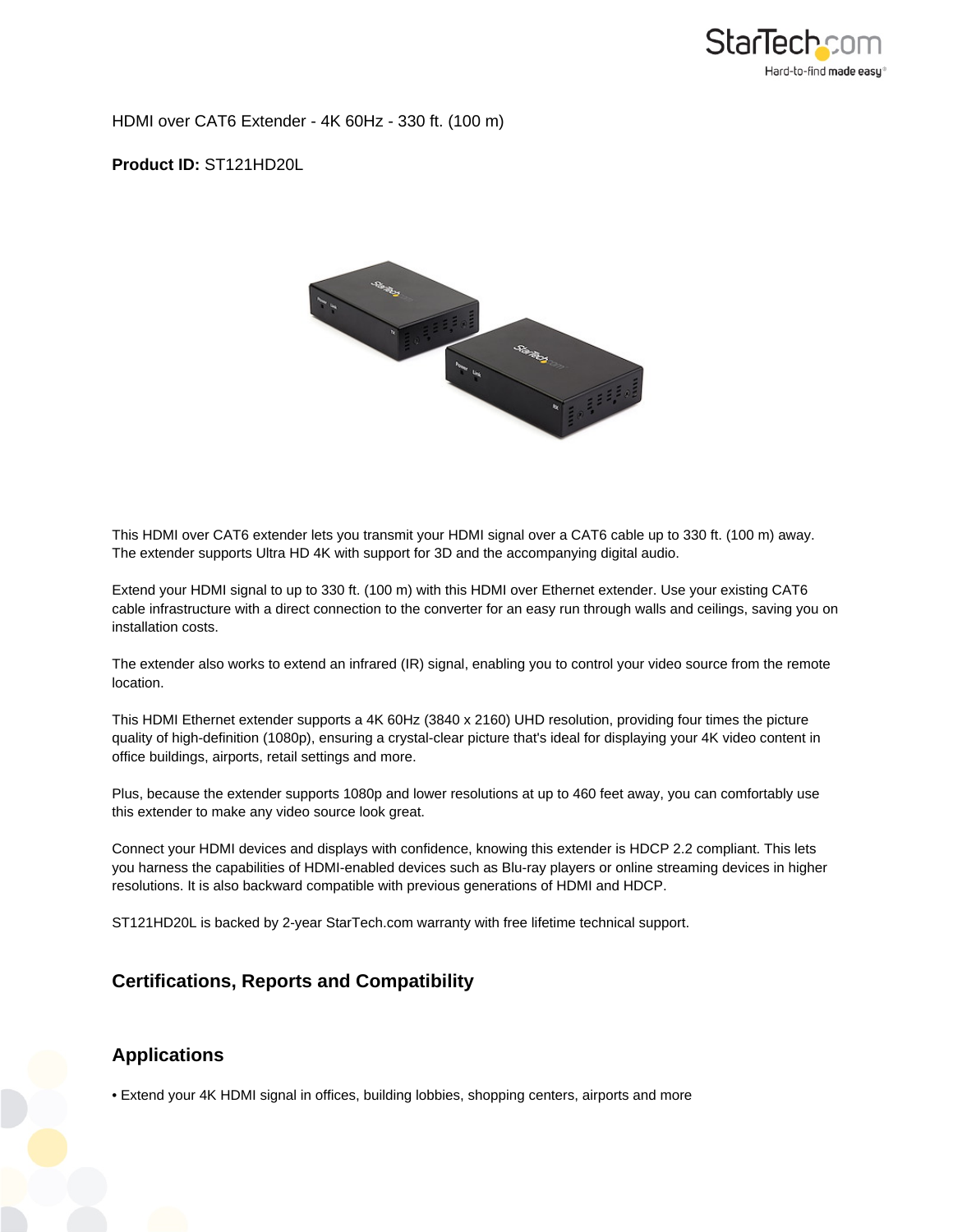

- Optimize placement of your demo stations at tradeshows and in auditoriums
- Use existing CAT6 infrastructure to create digital signage

## **Features**

• Maintains astonishing picture quality up to 330 ft. (100 m) away, with support for UltraHD 4K over non-proprietary CAT6 cabling

- Also supports HD 1080p video resolutions at distances up to 460 ft. (140 m)
- Hassle-free, professional installation with included mounting brackets
- Supports all known HDMI audio formats including Dolby True HD, Dolby Digital and DTS-HD
- Ensured compatibility with HDCP 1.4 / 2.2

| <b>Hardware</b> |                              |                                                                                                   |
|-----------------|------------------------------|---------------------------------------------------------------------------------------------------|
|                 | Warranty                     | 2 Years                                                                                           |
|                 | AV Input                     | <b>HDMI</b>                                                                                       |
|                 | <b>AV Output</b>             | <b>HDMI</b>                                                                                       |
|                 | Cabling                      | Cat 6 UTP                                                                                         |
|                 | Audio                        | Yes                                                                                               |
|                 | Chipset ID                   | Norelsys NS 5730, NS5731                                                                          |
| Performance     |                              |                                                                                                   |
|                 | Max Distance                 | 140 m / 460 ft                                                                                    |
|                 | <b>Supported Resolutions</b> | 3840x2160 (4K) 60Hz                                                                               |
|                 |                              | 2560x1600 60Hz                                                                                    |
|                 |                              | 1920x1200 60Hz                                                                                    |
|                 |                              | 1920x1080 (1080p) 60Hz                                                                            |
|                 |                              | 1280x720 (720p) 60Hz                                                                              |
|                 |                              |                                                                                                   |
|                 |                              | **Lower resolutions and refresh rates, not stated but below the<br>maximum, may also be supported |
|                 | Wide Screen Supported        | Yes                                                                                               |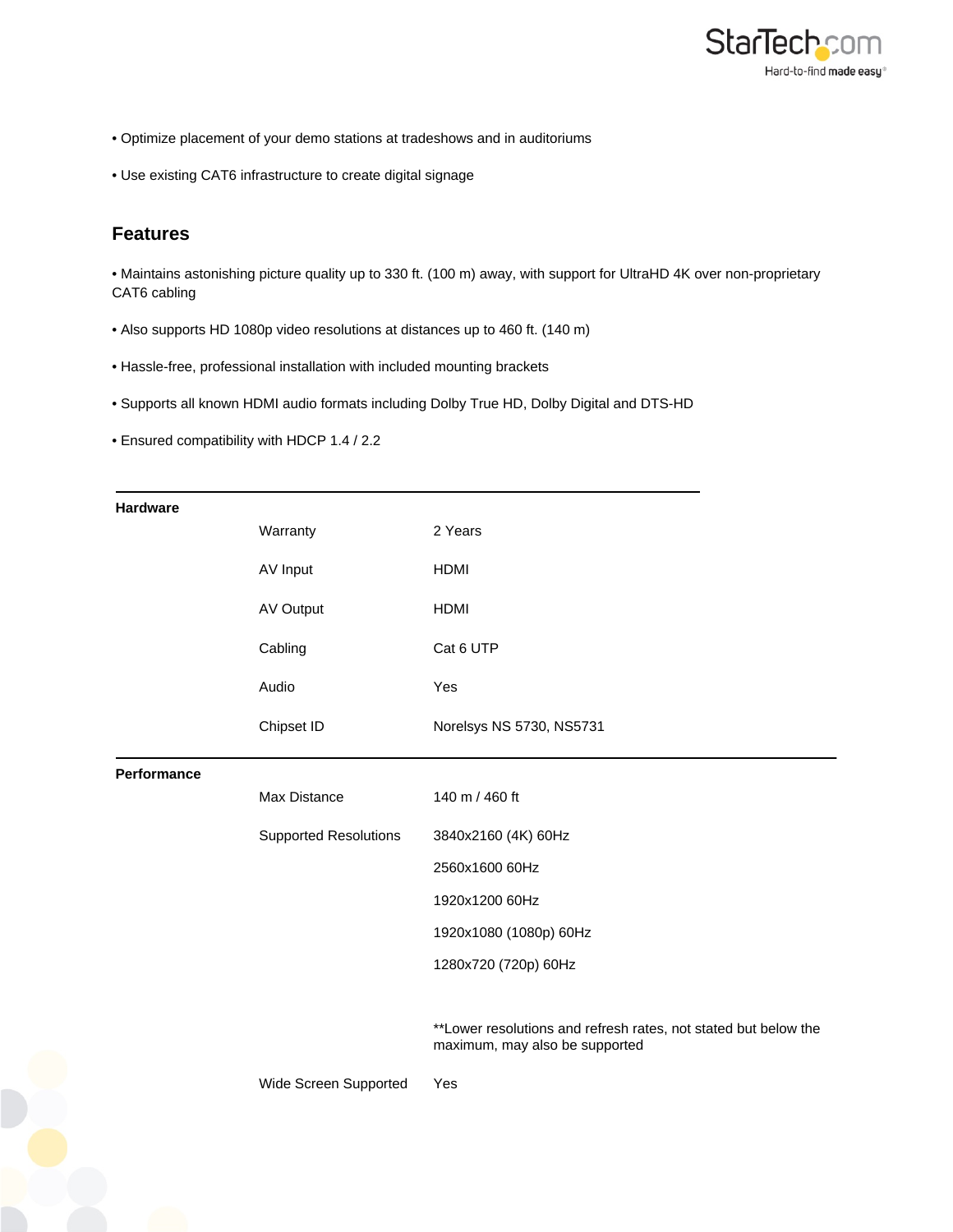

|                   | Audio Specifications         | 7.1 Surround Sound             |
|-------------------|------------------------------|--------------------------------|
| Connector(s)      |                              |                                |
|                   | Connector A                  | HDMI (19 pin)                  |
|                   |                              | <b>RJ-45</b>                   |
|                   |                              | 3.5 mm Mini-Jack (3 Position)  |
|                   |                              | 3.5 mm Mini-Jack (3 Position)  |
|                   |                              | 3.5 mm Mini-Jack (3 Position)  |
|                   | Connector B                  | HDMI (19 pin)                  |
|                   |                              | <b>RJ-45</b>                   |
|                   |                              | 3.5 mm Mini-Jack (3 Position)  |
|                   |                              | 3.5 mm Mini-Jack (3 Position)  |
|                   |                              | 3.5 mm Mini-Jack (3 Position)  |
| <b>Indicators</b> |                              |                                |
|                   | <b>LED Indicators</b>        | Power LED                      |
|                   |                              | Link LED                       |
| Power             |                              |                                |
|                   | Power Source                 | 2 AC Adapters Included         |
|                   | Input Voltage                | 110V-240V AC                   |
|                   | Output Voltage               | 5V DC                          |
|                   | <b>Output Current</b>        | 3A                             |
|                   | <b>Center Tip Polarity</b>   | Positive                       |
|                   | Plug Type                    | M                              |
| Environmental     |                              |                                |
|                   | <b>Operating Temperature</b> | -5C to 40C (23F to 104F)       |
|                   | Storage Temperature          | -15C to 55C (5F to 131F)       |
|                   | Humidity                     | 0% - 95 % RH (No Condensation) |